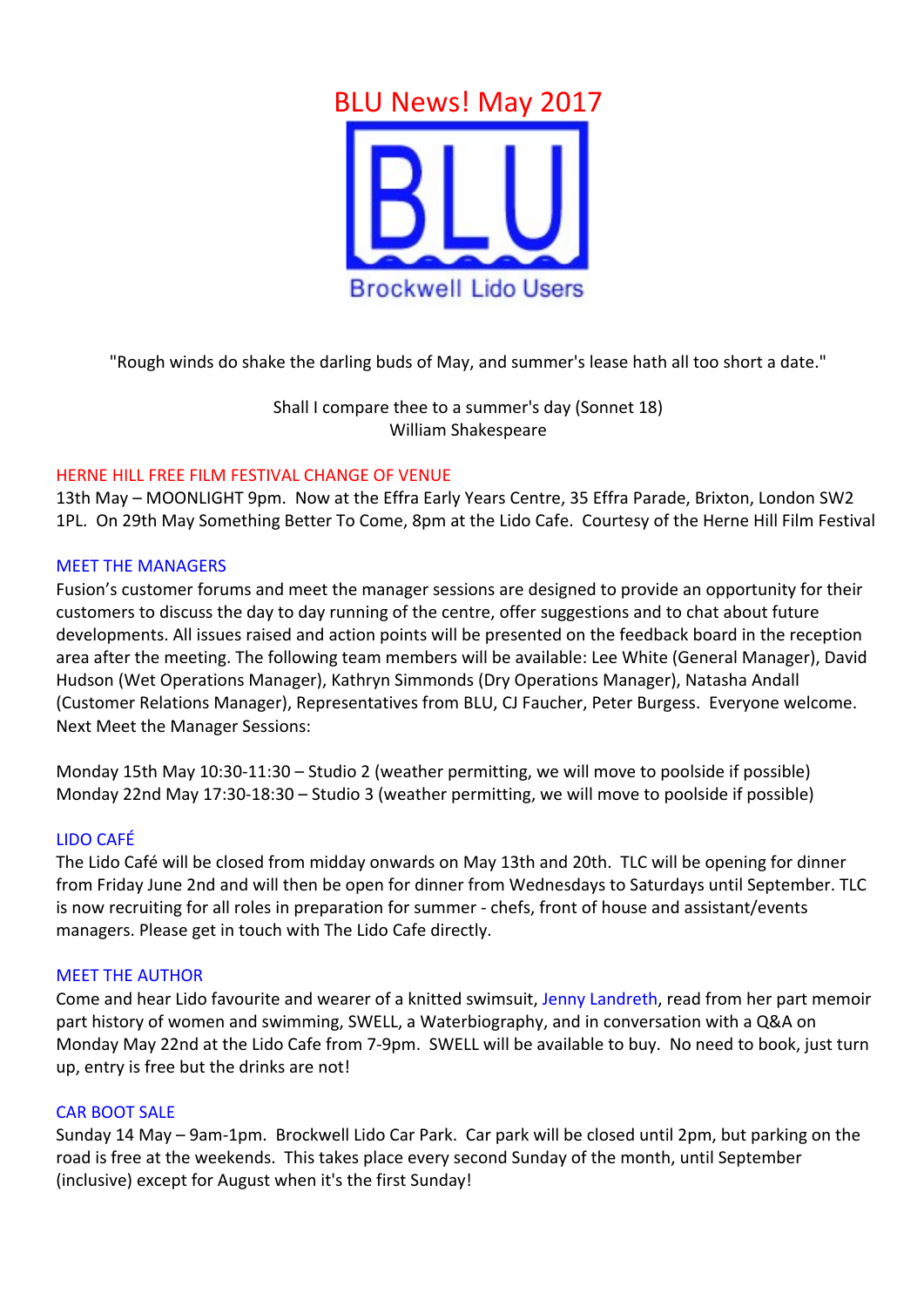# IT'S NOT THAT WARM, by Sophia, age 6

The Lido is so cold It's colder than ice It's colder than the North Pole It's colder than an ice-lolly On your belly It's colder than an igloo With the window open It's colder than A bath full of ice cubes But after a while you get used to it

From Waterwords. Edited by Melanie Mauthner and Hylda Sims and published by BLU in 2008

### WINDRUSH AQUATHLON

The 2017 Windrush Aquathlon takes place at the Lido on Sunday 25th June. There's a wait list for adults, but spaces for the other, younger groups. And Windrush need VOLUNTEERS. Please be in touch with BLU if you can help and we'll pass on your details.

### **GREAT OUTDOORS**

The Fusion Great Outdoors timetable has started. BOOTCAMP, BUGGY FIT, RUNNING CLUB and NORDIC WALKING will be added to the timetable & where possible, Brockwell Lido will be looking to run many of the existing group exercise classes outside.

#### SWIMTAG

SWIMTAG is designed to motivate and support our swimmers. Using membership cards to activate a wristband on the docking station, simply slip on a band and jump in the pool. Return your wristband to the docking station and swim data is automatically uploaded to the website. Stats can also be automatically emailed to members. Swimtag is only available to Lido members, as your cards are swiped and linked to your online account. And it's free. Ask at reception for more details.

# SUMMER SEASON SWIM TICKETS NOW ON SALE

# **SOCIAL MEDIA**

### BLU

Twitter - @BrockwellLido Facebook - @BrockwellLidoUsers Instagram - brockwelllidousers

#### **BROCKWELL LIDO**

Facebook: @BrockwellLidoUK Twitter: @Brockwell Lido Instagram: Brockwell lido

#### **HEALTH SUITE**

A polite notice to all users that no oils, salts or body lotions are to be used anywhere in the health suite. We would also like to advise that food is also not permitted within the Health suite area. Please shower before and after you use the sauna, steam room and hydrotherapy pool. It's up to everyone to help keep this facility clean by following all rules.

#### SOCIAL MEDIA MANNERS

BLU does not condone and will not tolerate bullying or harassment via social media or in person, of Lido users and staff. We will take all necessary measures to deal with any unsavoury behaviour.